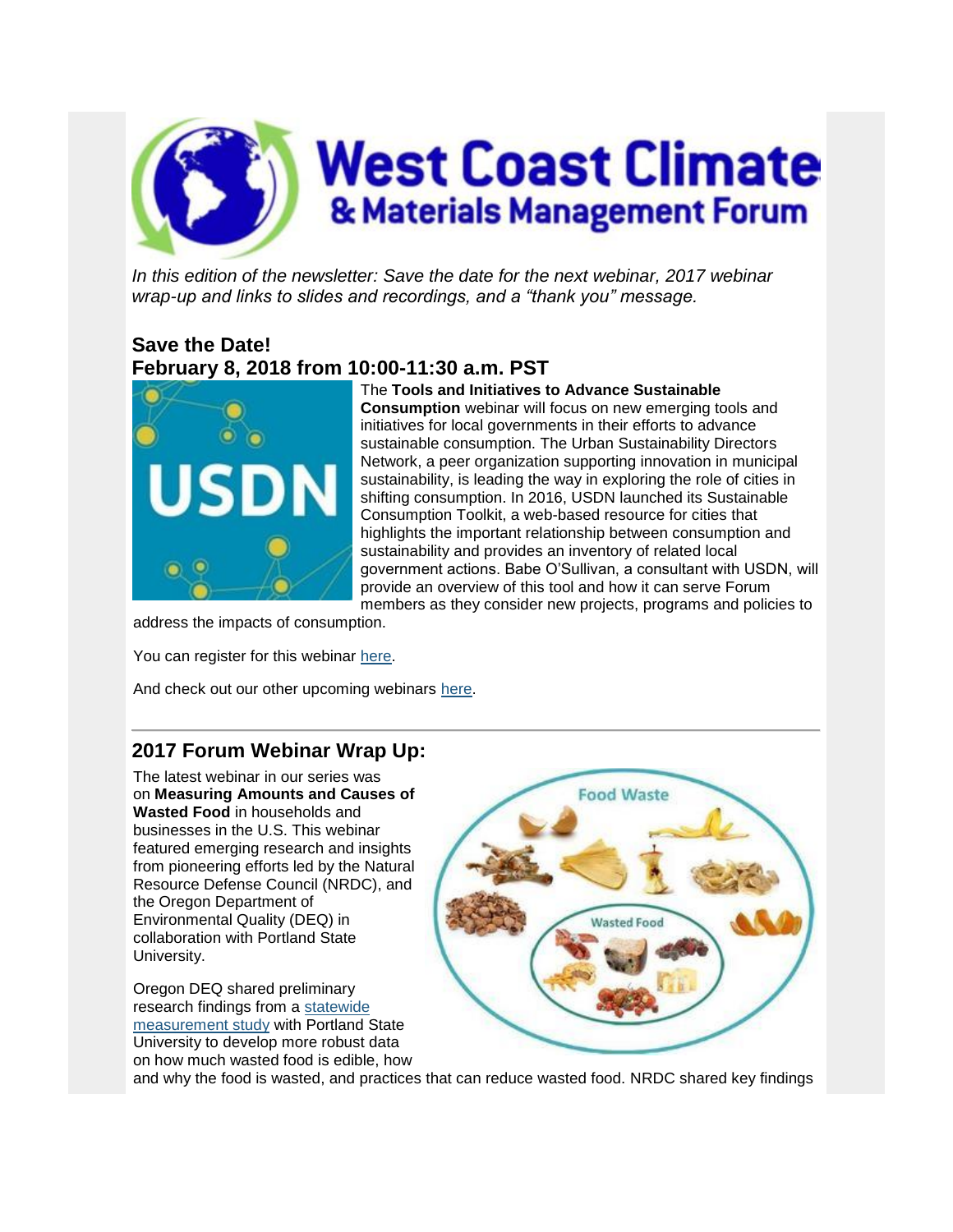from recently released reports on wasted food, which focused on ["Estimating the Quantities and](http://links.govdelivery.com/track?type=click&enid=ZWFzPTEmbXNpZD0mYXVpZD0mbWFpbGluZ2lkPTIwMTcxMjA4LjgyMTc1NDgxJm1lc3NhZ2VpZD1NREItUFJELUJVTC0yMDE3MTIwOC44MjE3NTQ4MSZkYXRhYmFzZWlkPTEwMDEmc2VyaWFsPTE2OTcxMTk4JmVtYWlsaWQ9YmVzaGsuc2ViYXN0aWFuQGVwYS5nb3YmdXNlcmlkPWJlc2hrLnNlYmFzdGlhbkBlcGEuZ292JnRhcmdldGlkPSZmbD0mZXh0cmE9TXVsdGl2YXJpYXRlSWQ9JiYm&&&103&&&https://www.nrdc.org/resources/food-matters-what-we-waste-and-how-we-can-expand-amount-food-we-rescue#sec-cs)  [Types of Food at the City Level.](http://links.govdelivery.com/track?type=click&enid=ZWFzPTEmbXNpZD0mYXVpZD0mbWFpbGluZ2lkPTIwMTcxMjA4LjgyMTc1NDgxJm1lc3NhZ2VpZD1NREItUFJELUJVTC0yMDE3MTIwOC44MjE3NTQ4MSZkYXRhYmFzZWlkPTEwMDEmc2VyaWFsPTE2OTcxMTk4JmVtYWlsaWQ9YmVzaGsuc2ViYXN0aWFuQGVwYS5nb3YmdXNlcmlkPWJlc2hrLnNlYmFzdGlhbkBlcGEuZ292JnRhcmdldGlkPSZmbD0mZXh0cmE9TXVsdGl2YXJpYXRlSWQ9JiYm&&&103&&&https://www.nrdc.org/resources/food-matters-what-we-waste-and-how-we-can-expand-amount-food-we-rescue#sec-cs)"

You can view the slides from this webinar [here,](http://links.govdelivery.com/track?type=click&enid=ZWFzPTEmbXNpZD0mYXVpZD0mbWFpbGluZ2lkPTIwMTcxMjA4LjgyMTc1NDgxJm1lc3NhZ2VpZD1NREItUFJELUJVTC0yMDE3MTIwOC44MjE3NTQ4MSZkYXRhYmFzZWlkPTEwMDEmc2VyaWFsPTE2OTcxMTk4JmVtYWlsaWQ9YmVzaGsuc2ViYXN0aWFuQGVwYS5nb3YmdXNlcmlkPWJlc2hrLnNlYmFzdGlhbkBlcGEuZ292JnRhcmdldGlkPSZmbD0mZXh0cmE9TXVsdGl2YXJpYXRlSWQ9JiYm&&&104&&&https://westcoastclimateforum.com/resources/webinars/upcoming) and keep checking back- we'll have the webinar recording posted soon!



In October, the Forum held a webinar on the **Built Environment & Embodied Carbon Emissions**. Often this topic connects climate to building operations with regards to energy and water efficiency and renewable energy. However, significant greenhouse gas emissions also occur before the building is even inhabited, during design, construction and the sourcing of building materials. These 'embodied' carbon emissions can be addressed by understanding their sources and designing our built environment to optimize material use.

View the recording of the webinar featuring members from Oregon DEQ; Department of Architecture at the University of Washington; and Siegel and Strain Architects and view their slides [here.](http://links.govdelivery.com/track?type=click&enid=ZWFzPTEmbXNpZD0mYXVpZD0mbWFpbGluZ2lkPTIwMTcxMjA4LjgyMTc1NDgxJm1lc3NhZ2VpZD1NREItUFJELUJVTC0yMDE3MTIwOC44MjE3NTQ4MSZkYXRhYmFzZWlkPTEwMDEmc2VyaWFsPTE2OTcxMTk4JmVtYWlsaWQ9YmVzaGsuc2ViYXN0aWFuQGVwYS5nb3YmdXNlcmlkPWJlc2hrLnNlYmFzdGlhbkBlcGEuZ292JnRhcmdldGlkPSZmbD0mZXh0cmE9TXVsdGl2YXJpYXRlSWQ9JiYm&&&105&&&https://westcoastclimateforum.com/resources/webinars/upcoming)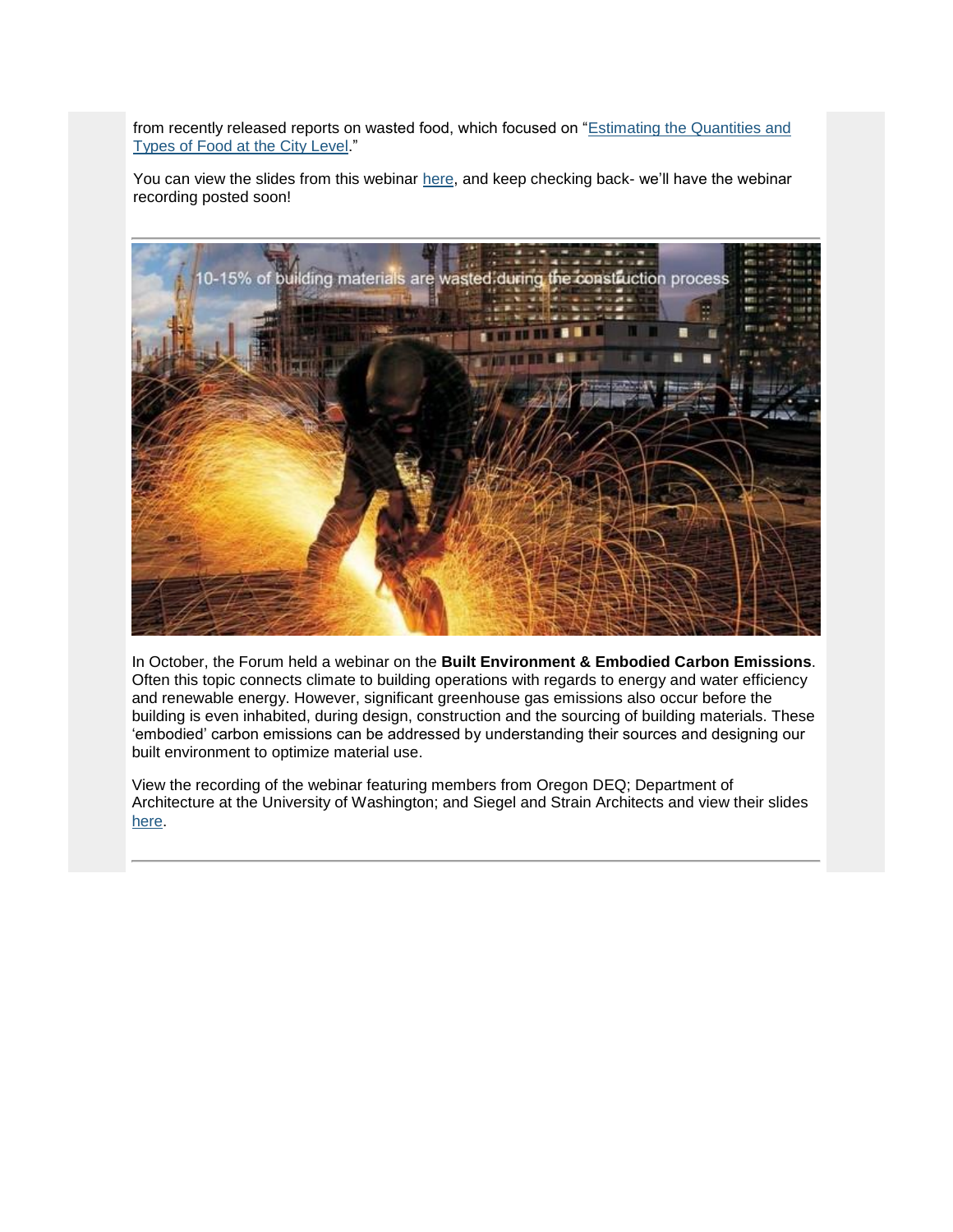

The Forum kicked off our 2017-2018 webinar series in September with Chad Frischmann, Vice President and Research Director at Project Drawdown. Published earlier this year, **Drawdown** is a *New York Times* bestseller that maps, measures, models and describes 100 substantive solutions to global warming. Chad described the technical modeling that was used to evaluate solutions, with a focus on materials-related actions including food waste prevention and recovery, low-carbon concrete, and community recycling.

View the recording of the webinar [here.](http://links.govdelivery.com/track?type=click&enid=ZWFzPTEmbXNpZD0mYXVpZD0mbWFpbGluZ2lkPTIwMTcxMjA4LjgyMTc1NDgxJm1lc3NhZ2VpZD1NREItUFJELUJVTC0yMDE3MTIwOC44MjE3NTQ4MSZkYXRhYmFzZWlkPTEwMDEmc2VyaWFsPTE2OTcxMTk4JmVtYWlsaWQ9YmVzaGsuc2ViYXN0aWFuQGVwYS5nb3YmdXNlcmlkPWJlc2hrLnNlYmFzdGlhbkBlcGEuZ292JnRhcmdldGlkPSZmbD0mZXh0cmE9TXVsdGl2YXJpYXRlSWQ9JiYm&&&106&&&https://westcoastclimateforum.com/resources/webinars/upcoming)

## **Thank you!**



The Forum has been exceedingly lucky to have Megan Curtis-Murphy on our team since 2013. She joined the Forum through the US EPA's National Network for Environmental Management Studies Fellowship program while working on her Master of Public Administration at the University of Washington's Evans School of Public Affairs. Her graduate degree project during her fellowship was to create a five-year strategic plan for the Forum, based on input from participants and the Forum Leadership Team. The three-step plan she created focuses on the Forum's work, impact, and ability. Additionally, she was key in supporting implementation with pilot communities of the Food: Too Good to Waste toolkit. When she graduated with her MPA in June of 2014, she joined the City of Issaquah in Washington state as a Sustainability Coordinator. She also joined the Forum's Leadership Team and chaired the Communications workgroup where she led the team in developing external communication strategies and tools. Additionally, she implemented the Forum's "Food: Too Good to

Waste" toolkit at the City of Issaquah. Megan's duties with the City are now taking her in a different direction within the Sustainability Team, and she is stepping down from the Forum Leadership Team. We will greatly miss her insight, energy, organization and positive nature. Thank you, Megan for all your leadership and contributions over the past four years!

## **More to come on the continuation of the series in 2018**

- **February 8, 2018:** Advancing Sustainable Consumption: New Tools for Local Government
- **April 2018:** Consumption and GHGs: New Models and Insights
- **June: 2018:** Measuring Success in Reducing Wasted Food Presented by Oregon DEQ and Portland State University

Please visit our website: [www.westcoastclimateforum.com](http://links.govdelivery.com/track?type=click&enid=ZWFzPTEmbXNpZD0mYXVpZD0mbWFpbGluZ2lkPTIwMTcxMjA4LjgyMTc1NDgxJm1lc3NhZ2VpZD1NREItUFJELUJVTC0yMDE3MTIwOC44MjE3NTQ4MSZkYXRhYmFzZWlkPTEwMDEmc2VyaWFsPTE2OTcxMTk4JmVtYWlsaWQ9YmVzaGsuc2ViYXN0aWFuQGVwYS5nb3YmdXNlcmlkPWJlc2hrLnNlYmFzdGlhbkBlcGEuZ292JnRhcmdldGlkPSZmbD0mZXh0cmE9TXVsdGl2YXJpYXRlSWQ9JiYm&&&107&&&https://lnks.gd/l/eyJhbGciOiJIUzI1NiJ9.eyJlbWFpbCI6ImJsYWluZS50aGVyZXNhQGVwYS5nb3YiLCJidWxsZXRpbl9saW5rX2lkIjoiMTAzIiwic3Vic2NyaWJlcl9pZCI6IjczOTgyOTYwNSIsImxpbmtfaWQiOiIyNDUxOTIwMTkiLCJ1cmkiOiJicDI6ZGlnZXN0IiwidXJsIjoiaHR0cDovL3d3dy53ZXN0Y29hc3RjbGltYXRlZm9ydW0uY29tIiwiYnVsbGV0aW5faWQiOiIyMDE3MDgzMS43NzU4MzkzMSJ9.YhNugDs71tIdle-5N5Amw6_V0f7_Yr3UnCHQ4jK4yW4) [Sign up for our e-newsletter](http://links.govdelivery.com/track?type=click&enid=ZWFzPTEmbXNpZD0mYXVpZD0mbWFpbGluZ2lkPTIwMTcxMjA4LjgyMTc1NDgxJm1lc3NhZ2VpZD1NREItUFJELUJVTC0yMDE3MTIwOC44MjE3NTQ4MSZkYXRhYmFzZWlkPTEwMDEmc2VyaWFsPTE2OTcxMTk4JmVtYWlsaWQ9YmVzaGsuc2ViYXN0aWFuQGVwYS5nb3YmdXNlcmlkPWJlc2hrLnNlYmFzdGlhbkBlcGEuZ292JnRhcmdldGlkPSZmbD0mZXh0cmE9TXVsdGl2YXJpYXRlSWQ9JiYm&&&108&&&https://lnks.gd/l/eyJhbGciOiJIUzI1NiJ9.eyJlbWFpbCI6ImJsYWluZS50aGVyZXNhQGVwYS5nb3YiLCJidWxsZXRpbl9saW5rX2lkIjoiMTA0Iiwic3Vic2NyaWJlcl9pZCI6IjczOTgyOTYwNSIsImxpbmtfaWQiOiIyNDAzNjE1NzkiLCJ1cmkiOiJicDI6ZGlnZXN0IiwidXJsIjoiaHR0cHM6Ly9wdWJsaWMuZ292ZGVsaXZlcnkuY29tL2FjY291bnRzL09SREVRL3N1YnNjcmliZXIvbmV3P3RvcGljX2lkPU9SREVRXzYzMiIsImJ1bGxldGluX2lkIjoiMjAxNzA4MzEuNzc1ODM5MzEifQ.oway81hwM19bI0dprQ6mexjSGBJR0OEhyBZU-0jjgCQ) [View past webinars](http://links.govdelivery.com/track?type=click&enid=ZWFzPTEmbXNpZD0mYXVpZD0mbWFpbGluZ2lkPTIwMTcxMjA4LjgyMTc1NDgxJm1lc3NhZ2VpZD1NREItUFJELUJVTC0yMDE3MTIwOC44MjE3NTQ4MSZkYXRhYmFzZWlkPTEwMDEmc2VyaWFsPTE2OTcxMTk4JmVtYWlsaWQ9YmVzaGsuc2ViYXN0aWFuQGVwYS5nb3YmdXNlcmlkPWJlc2hrLnNlYmFzdGlhbkBlcGEuZ292JnRhcmdldGlkPSZmbD0mZXh0cmE9TXVsdGl2YXJpYXRlSWQ9JiYm&&&109&&&https://lnks.gd/l/eyJhbGciOiJIUzI1NiJ9.eyJlbWFpbCI6ImJsYWluZS50aGVyZXNhQGVwYS5nb3YiLCJidWxsZXRpbl9saW5rX2lkIjoiMTA1Iiwic3Vic2NyaWJlcl9pZCI6IjczOTgyOTYwNSIsImxpbmtfaWQiOiIxNzcyMjg2MTMiLCJ1cmkiOiJicDI6ZGlnZXN0IiwidXJsIjoiaHR0cHM6Ly93ZXN0Y29hc3RjbGltYXRlZm9ydW0uY29tL3Jlc291cmNlcy93ZWJpbmFycy91cGNvbWluZyIsImJ1bGxldGluX2lkIjoiMjAxNzA4MzEuNzc1ODM5MzEifQ.D_2mEvyLcOkClGt7s8EMQaOHBOg9LBn_utA653zQV-M) [Learn about tools and resources to take action in your community](http://links.govdelivery.com/track?type=click&enid=ZWFzPTEmbXNpZD0mYXVpZD0mbWFpbGluZ2lkPTIwMTcxMjA4LjgyMTc1NDgxJm1lc3NhZ2VpZD1NREItUFJELUJVTC0yMDE3MTIwOC44MjE3NTQ4MSZkYXRhYmFzZWlkPTEwMDEmc2VyaWFsPTE2OTcxMTk4JmVtYWlsaWQ9YmVzaGsuc2ViYXN0aWFuQGVwYS5nb3YmdXNlcmlkPWJlc2hrLnNlYmFzdGlhbkBlcGEuZ292JnRhcmdldGlkPSZmbD0mZXh0cmE9TXVsdGl2YXJpYXRlSWQ9JiYm&&&110&&&https://lnks.gd/l/eyJhbGciOiJIUzI1NiJ9.eyJlbWFpbCI6ImJsYWluZS50aGVyZXNhQGVwYS5nb3YiLCJidWxsZXRpbl9saW5rX2lkIjoiMTA3Iiwic3Vic2NyaWJlcl9pZCI6IjczOTgyOTYwNSIsImxpbmtfaWQiOiIyNDAzNjE1ODciLCJ1cmkiOiJicDI6ZGlnZXN0IiwidXJsIjoiaHR0cHM6Ly93ZXN0Y29hc3RjbGltYXRlZm9ydW0uY29tL3Rvb2xraXQvaG9tZXBhZ2UiLCJidWxsZXRpbl9pZCI6IjIwMTcwODMxLjc3NTgzOTMxIn0.mykzLsBGx4z2yyUsUSKO0fwlq2mnt5TKmfPrTFDqGlA)